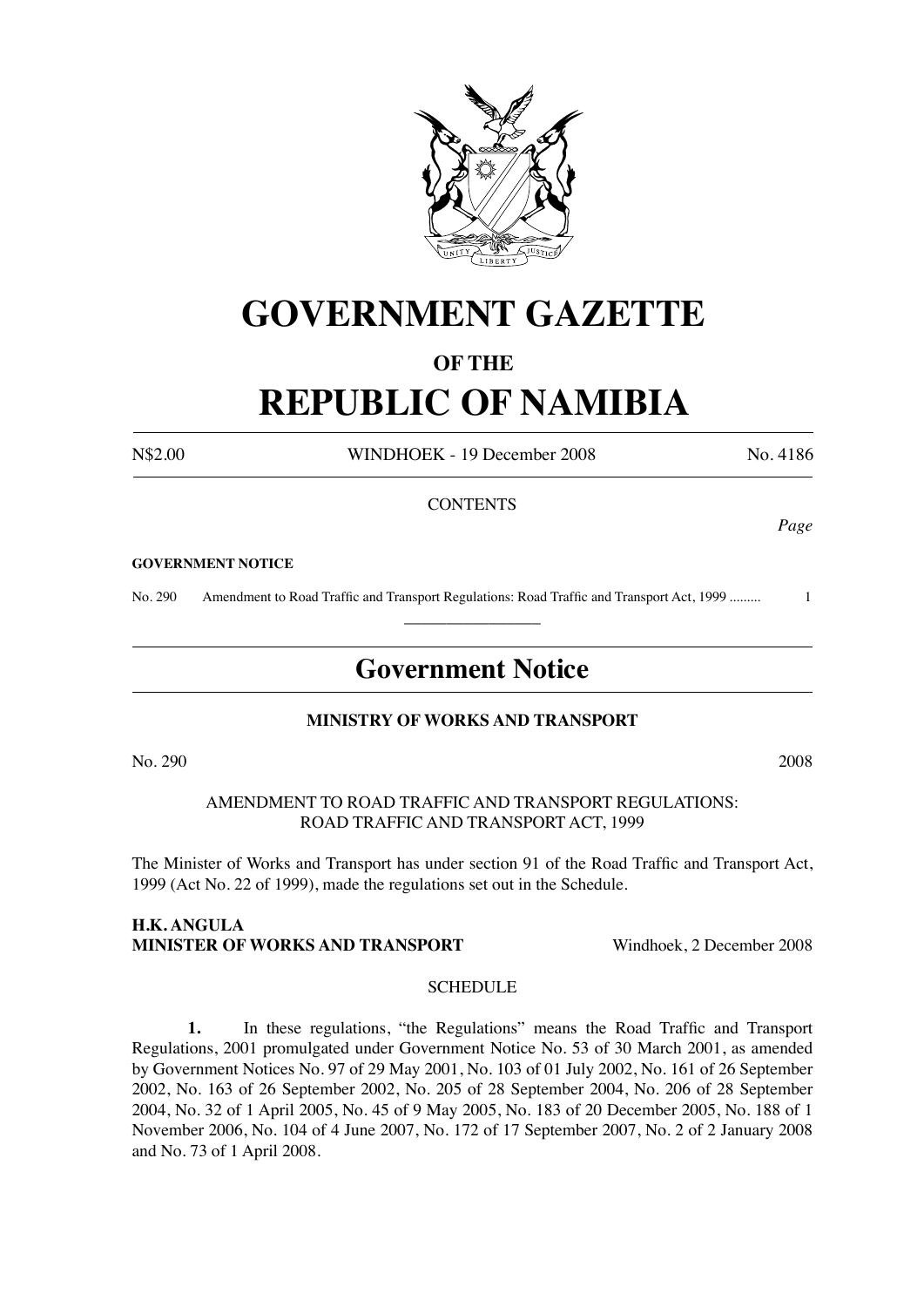#### **Amendment of regulation 116 of the Regulations**

- **2.** Regulation 116 of the Regulations is amended by -
- (a) the substitution for subregulation  $(5)$  of the following subregulation  $(5)$ :

 "(5) If the holder of a driving licence fails to make application for the renewal of the licence before the date upon which the licence expires that licence may, subject to subregualtion (6), nevertheless be renewed upon application by the holder of the licence -

- (a) if such application is made within a period of 12 months following the date of expiry of the licence, upon payment of the appropriate fee prescribed in Schedule 1; or
- (b) if such application is made after the expiry of the period of 12 months referred to in paragraph (a), upon -
	- (i) the driving testing centre concerned being satisfied by the holder of the driving licence in writing that good reasons exist for his or her failure to renew the licence before the date of its expiry and during the period referred to in paragraph (a); and
	- (ii) payment of the appropriate fee prescribed in Schedule 1."; and
- (b) the addition of the following subregulation after subregulation (5):

 $\degree$ (6) The period of grace, contemplated in terms of section 37(11), within which a person, whose licence has expired, may apply for the renewal thereof is a period of 5 years from the date of commencement of the Road Traffic and Transport Amendment Act, 2008 (Act No. 6 of 2008).".

#### **Amendment of regulation 124 of the Regulations**

**3.** Regulation 124 of the Regulations is amended by the substitution of subregulation (2) of that regulation for the following subregulation (2):

> "(2) An application in terms of subregulation (1) must be made on the approved form, and must -

- (a) contain the result of the visual acuity and visual field test carried out in accordance with regulation 112; and
- (b) be accompanied by
	- (i) acceptable identification of the holder;
	- (ii) the appropriate fee prescribed in Schedule 1;
	- (iii) the photograph, documents and licence referred to in regulation 118(1);
	- (iv) any public driving permit held by him or her, if applicable;